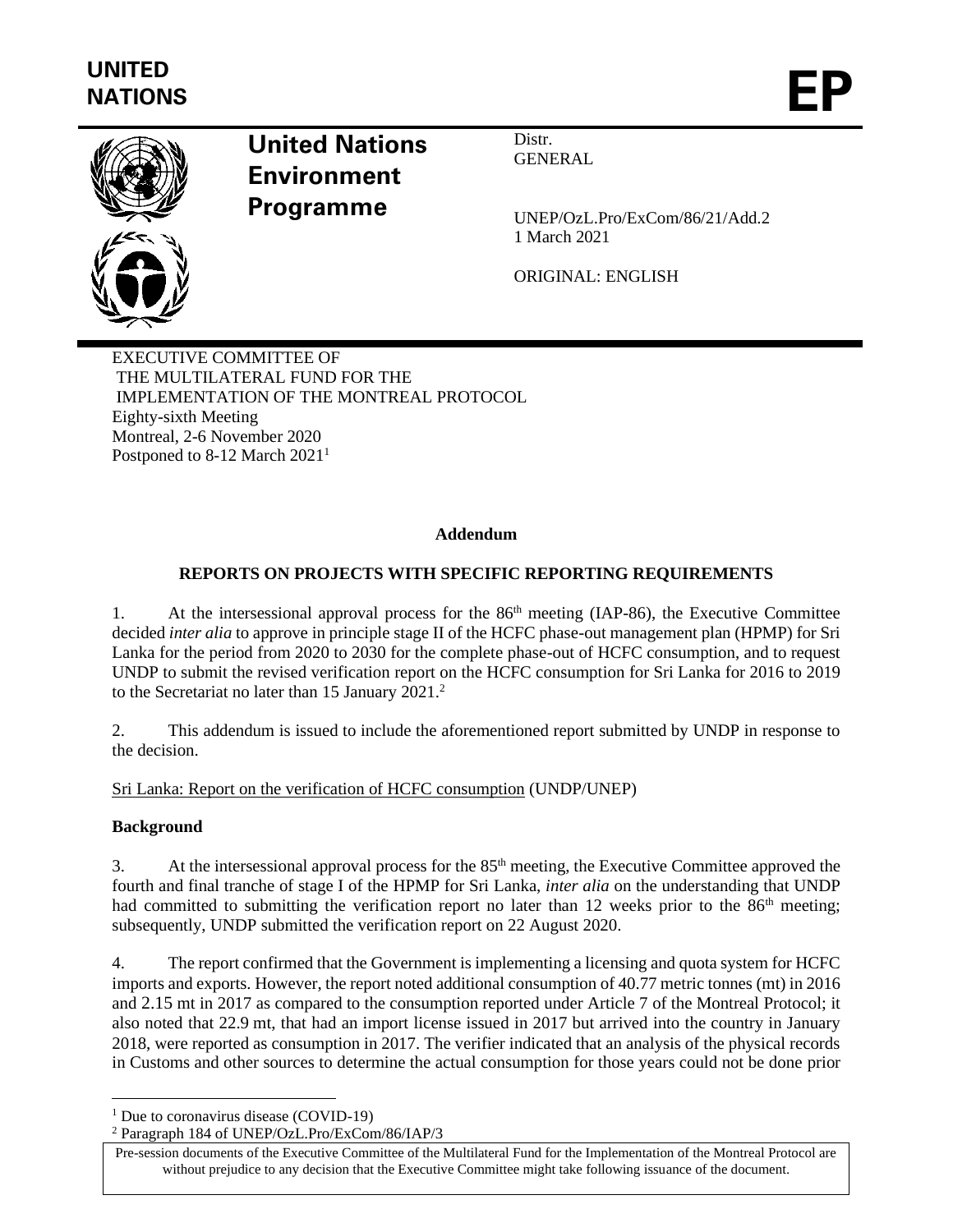to the submission of stage II of the HPMP because of the lockdowns caused by the COVID-19 pandemic.<sup>3</sup> In order to allow the Government of Sri Lanka and UNDP to complete this review, the Secretariat requested that an updated verification report be submitted no later than 15 January 2021 to enable the consideration of stage II of the HPMP at the postponed  $86<sup>th</sup>$  meeting scheduled in March  $2021<sup>4</sup>$ 

5. During the IAP-86, one member requested additional information on the submission of the updated verification report, based on which the member recognised the urgent need for providing further assistance to avoid disruption in implementation of further activities and revised the recommendation. The Executive Committee subsequently *inter alia* approved in principle stage II of the HPMP for Sri Lanka, and its first tranche on the understanding that the approved funds would not be transferred to UNDP and UNEP until the Secretariat had reviewed the revised verification report of HCFC consumption for 2016 to 2019 and confirmed that the Government of Sri Lanka was in compliance with the Montreal Protocol and the Agreement between the Government and the Executive Committee for stage I of the HPMP, and in the event of non-compliance, relevant actions would be taken by the Executive Committee at its postponed 86<sup>th</sup> meeting.<sup>5</sup>

### **Updated verification report**

6. UNDP submitted the updated verification report confirming the import figures for the period 2016-2019 as shown in Table 1.

| Year | <b>Country programme</b><br>report | <b>Article 7</b> | <b>Maximum allowable</b><br>consumption | <b>Verified consumption</b> |
|------|------------------------------------|------------------|-----------------------------------------|-----------------------------|
| 2016 | 10.54                              | 10.54            | 12.51                                   | 12.74                       |
| 2017 | 8.85                               | 8.85             | 12.51                                   | 9.04                        |
| 2018 | 9.84                               | 9.84             | 12.51                                   | 9.84                        |
| 2019 | 9.91                               | 9.91             | 12.51                                   | 9.91                        |

**Table 1. HCFC consumption in Sri Lanka (ODP tonnes)**

7. It was noted that the data submitted under the CP implementation report and under Article 7 of the Montreal Protocol were not consistent with the verified consumption for 2016 and 2017. As reported, there were irregular consignments of HCFC-22 in 2016 and 2017 by a registered importer and a non-registered importer. These imports were allowed into the country by the Customs authorities, but without the proper licences. The verification determined that the actual imports in 2016 (12.74 ODP tonnes) were higher than the Montreal Protocol target and the maximum allowable consumption set in the Agreement between the Government of Sri Lanka and the Executive Committee (12.51 ODP tonnes) by 0.23 ODP tonnes (4.18 mt). The verification also confirmed the compliance of the country's HCFC consumption with its targets under the Montreal Protocol and set in the Agreement for 2017 to 2019 and the effective implementation of the HCFC licensing and quota system in the country. The report included several recommendations to strengthen the licensing and quota system,<sup>6</sup> which UNDP confirmed the country would implement during stage II of the HPMP. UNDP further confirmed that the Government of Sri Lanka has initiated actions to revise the CP and Article 7 data for 2016 and 2017 in accordance with the verified consumption.

<sup>3</sup> Paragraph 7 of UNEP/OzL.Pro/ExCom/86/74

<sup>4</sup> Paragraph 30 of UNEP/OzL.Pro/ExCom/86/74

<sup>5</sup> Paragraphs 183 and 184 of UNEP/OzL.Pro/ExCom/86/IAP/3

<sup>&</sup>lt;sup>6</sup> Strengthened coordination and information exchange between the national ozone unit (NOU), Department of Import and Export Control (DIEC) and Sri Lanka Customs (SLC) for effective implementation of the licensing and quota system; changes in the format for the application and authorization of ODS imports; more vigilance on possible illegitimate supplies of HCFCs camouflaged through false labelling as HFCs and wrong customs code declarations; and improving the risk analysis criteria by Customs. These recommendations were also included in paragraph 8 of UNEP/OzL.Pro/ExCom/86/31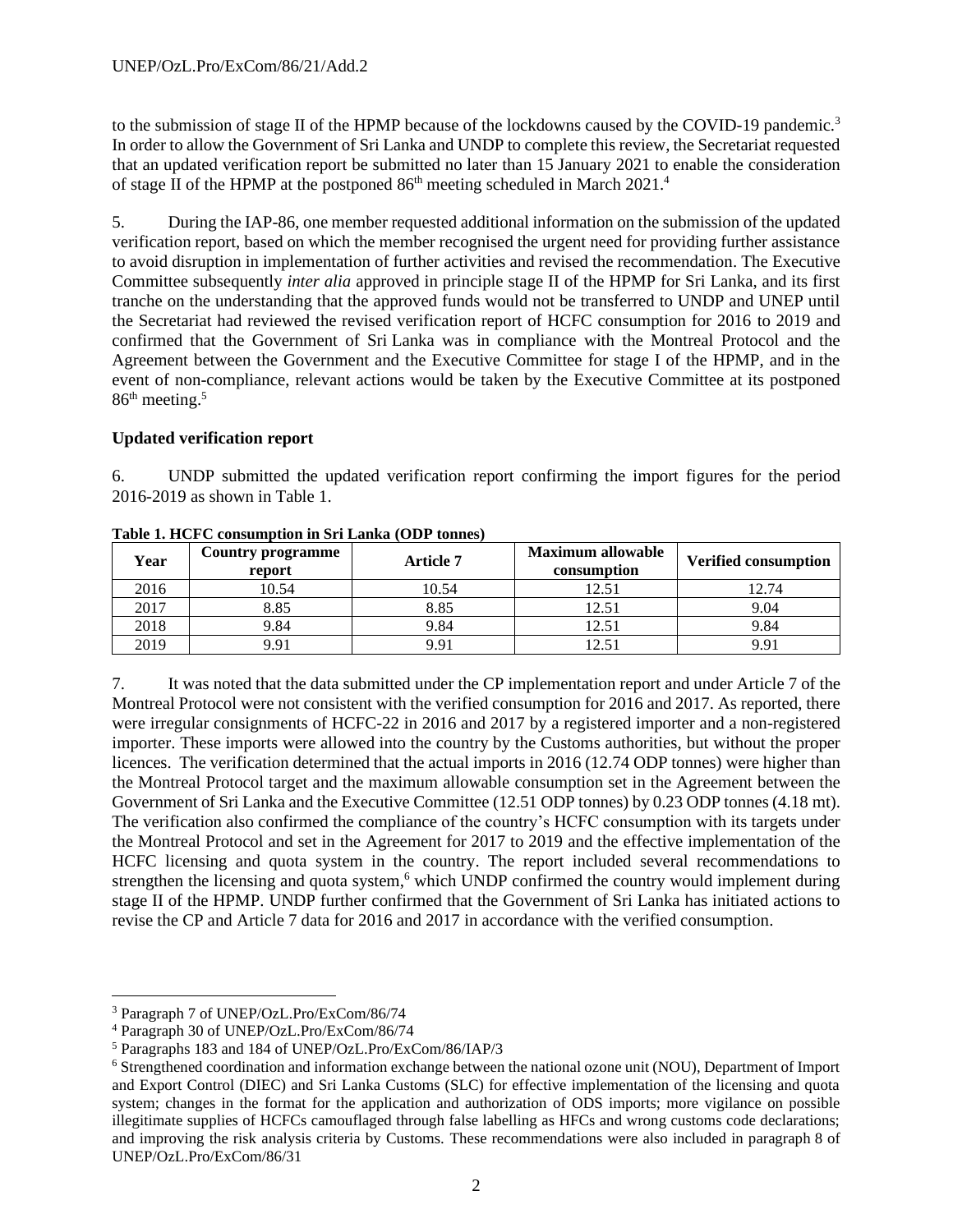#### **Secretariat's comments**

8. The Secretariat discussed the findings of the verification report with UNDP and subsequently received an official communication from the Government of Sri Lanka recognizing and expressing regret about this unexpected situation, and indicating that legal actions have already been made against the relevant company under the Sri Lanka Customs Ordinance, and that other internal investigations were underway at Sri Lanka Customs for necessary actions. The Government also indicated its commitment to ensuring that these malpractices in imports do not recur in the future by strengthening the reporting mechanism between the national ozone unit (NOU) and the Customs Authorities and appropriate enforcement adjustments as recommended in the verification report. Furthermore, since 2018, a strong monitoring system has been established, and an online licensing and reporting system will be put in place as part of stage II of the HPMP. This is expected to avoid occurrences of imports without licenses.

9. With the verified import of 12.74 ODP tonnes for 2016, and given the country's maximum allowable consumption of 12.51 ODP tonnes for that year, Sri Lanka exceeded the target under the Montreal Protocol and the maximum allowable consumption set in its Agreement with the Executive Committee by 0.23 ODP tonnes (4.18 mt). In accordance with the penalty clause as stipulated in Appendix 7-A of the Agreement for stage I of the HPMP,<sup>7</sup> the amount of funding provided may be reduced by US \$2,500 per metric tonne beyond the maximum allowable level, resulting in a penalty of US \$10,450, plus agency support costs.

10. Following the above, the Secretariat noted that the Government of Sri Lanka has set up the framework to strengthen their licensing system in order to address potential issues of illegal trade of controlled substances. These specific actions to enhance their enforcement mechanisms demonstrate the Government's commitment beyond the HPMP to ensure compliance with the control measures of the Montreal Protocol and the Agreement with the Executive Committee, and should be taken into account when deciding the penalty to be applied for the country. UNDP has also informed the Secretariat that the country has initiated a request to the Ozone Secretariat to revise the Article 7 data submitted for 2016 and 2017.

11. In response to the condition of approval of the first tranche of stage II of the HPMP, the Secretariat has not sent instructions to the Treasurer to release the withheld funding amounting to US \$458,238, consisting of US \$216,200, plus agency support costs of US \$15,134 for UNDP, and US \$200,800, plus agency support costs of US \$26,104 for UNEP, pending relevant actions by Executive Committee at the postponed  $86<sup>th</sup>$  meeting.

#### **Recommendation**

- 8. The Executive Committee may wish:
	- (a) To note the updated verification report on HCFC consumption for 2016 to 2019 for Sri Lanka, submitted by UNDP and contained in document UNEP/OzL.Pro/ExCom/86/21/Add.2;
	- (b) To further note:
		- (i) That the Government of Sri Lanka had initiated actions to revise its country programme and Article 7 data reports for 2016 and 2017 in accordance with the

<sup>&</sup>lt;sup>7</sup> In accordance with paragraph 11 of the Agreement, the amount of funding provided may be reduced by US \$2,500 per metric tonne of consumption beyond the level defined in row 1.2 of Appendix 2-A for each year in which the target specified in row 1.2 of Appendix 2-A has not been met (APPENDIX 7-A, UNEP/OzL.Pro/ExCom/62/62 Annex XXI).